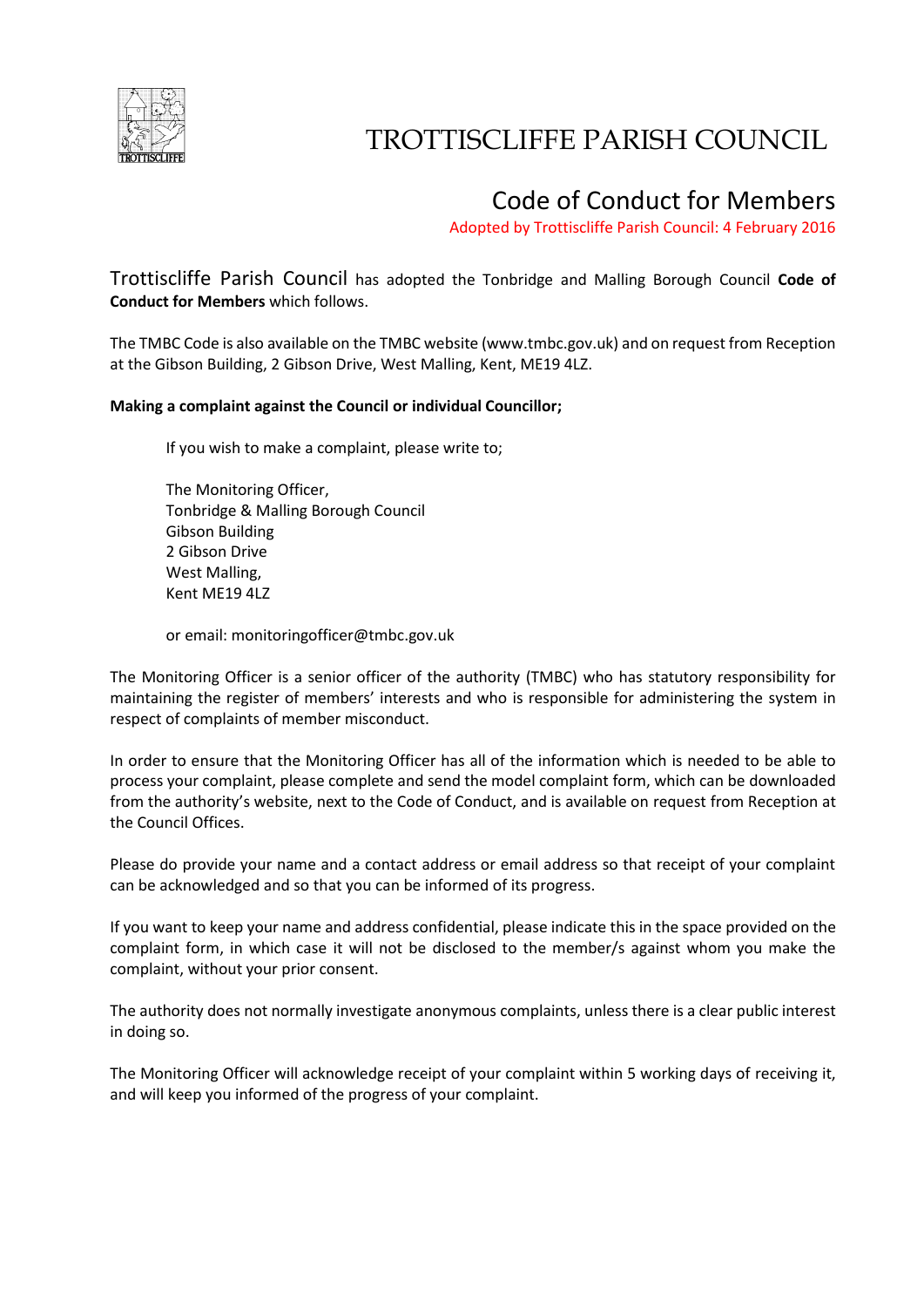## TMBC - Kent Code of Conduct for Members

Adopted by TMBC 10 July 2012

#### **Preamble**

- (A) The Code of Conduct that follows is adopted under section 27(2) of the Localism Act 2011.
- (B) The Code is based on the Seven Principles of Public Life under section 28(1) of the Localism Act 2011, which are set out in Annex 1.
- (C) This Preamble and Annex 1 do not form part of the Code, but you should have regard to them as they will help you to comply with the Code.
- (D) If you need guidance on any matter under the Code, you should seek it from the Monitoring Officer or your own legal adviser – but it is entirely your responsibility to comply with the provisions of this Code.
- (E) In accordance with section 34 of the Localism Act 2011, it is a criminal offence if, without reasonable excuse, you:
	- (a) fail to notify the Monitoring Officer of a Disclosable Pecuniary Interest before the end of 28 days of becoming, or being re-elected or re-appointed, a Member or Co-opted Member of the Authority;
	- (b) fail to notify the Monitoring Officer of a Disclosable Pecuniary Interest before the end of 28 days of you becoming aware of it, where you are acting alone in the course of discharging a function of the Authority (including making a decision in relation to the matter) and the interest is not already registered or is not the subject of a pending notification to the Monitoring Officer;
	- (c) fail to disclose a Disclosable Pecuniary Interest at a meeting, where such interest has not already been registered or notified to the Monitoring Officer;
	- (d) fail to notify the Monitoring Officer of a Disclosable Pecuniary Interest before the end of 28 days of disclosing it at a meeting, where such interest has not already been registered or notified to the Monitoring Officer;
	- (e) take part in discussions or votes at meetings that relate to the Disclosable Pecuniary Interest, unless a dispensation has been granted
	- (f) knowingly or recklessly provide false or misleading information in any of the above disclosures or notifications.
	- (F) Any written allegation received by the Authority that you have failed to comply with the Code will be dealt with under the arrangements adopted by the Authority for such purposes. If it is found that you have failed to comply with the Code, the Authority may have regard to this failure in deciding whether to take action and, if so, what action to take in relation to you.

### THE CODE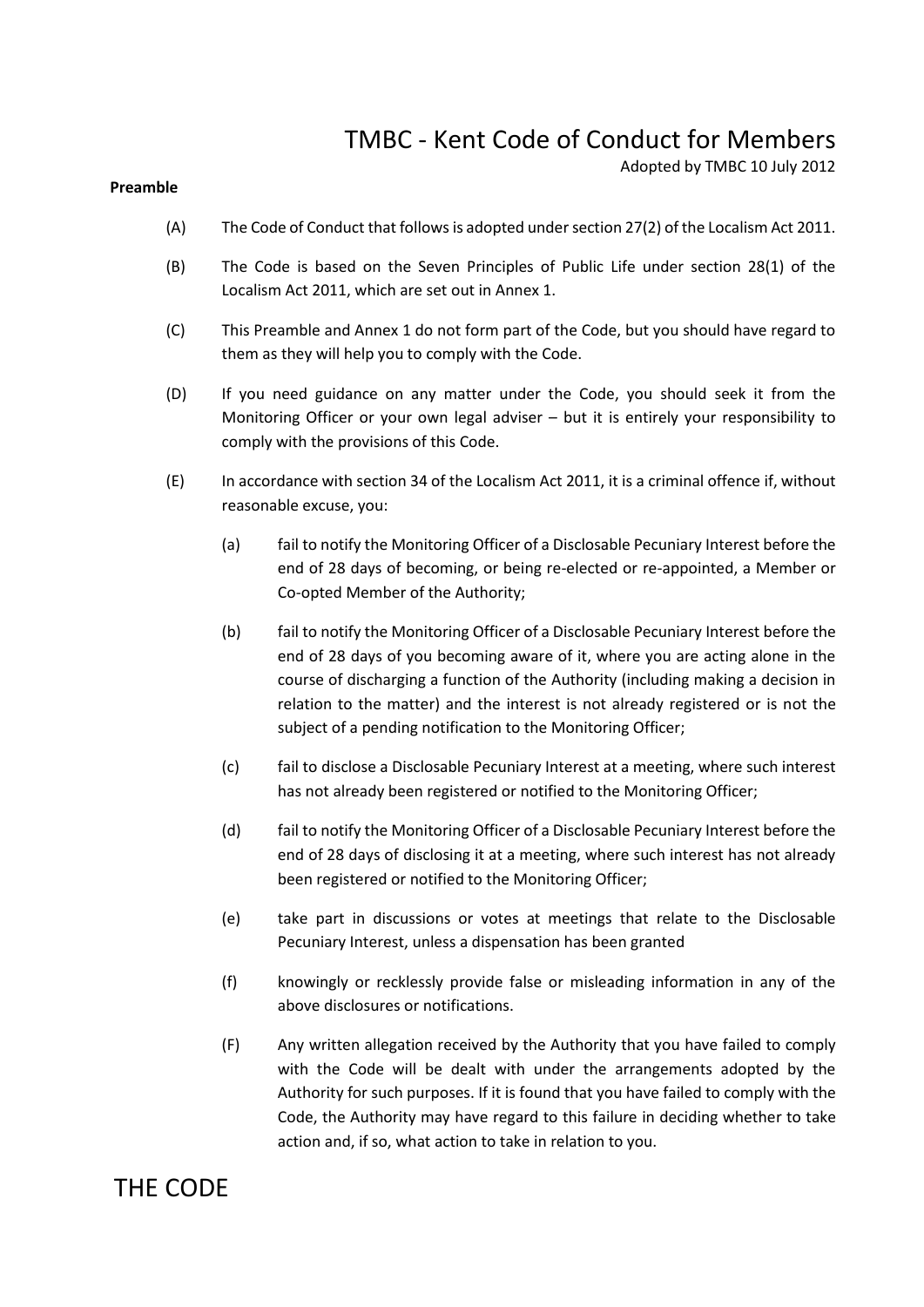#### **1. Interpretation**

In this Code:

"**Associated Person**" means (either in the singular or in the plural):

- (a) a family member or any other person with whom you have a close association, including your spouse, civil partner, or somebody with whom you are living as a husband or wife, or as if you are civil partners; or
- (b) any person or body who employs or has appointed such persons, any firm in which they are a partner, or any company of which they are directors; or
- (c) any person or body in whom such persons have a beneficial interest in a class of securities exceeding the nominal value of £25,000; or
- (d) any body of which you are in a position of general control or management and to which you are appointed or nominated by the Authority; or
- (e) any body in respect of which you are in a position of general control or management:
	- (i) exercising functions of a public nature; or
	- (ii) directed to charitable purposes; or
	- (iii) one of whose principal purposes includes the influence of public opinion or policy (including any political party or trade union).

"**Authority**" means Tonbridge and Malling Borough Council

"**Authority Function**" means any one or more of the following interests that relate to the functions of the Authority:

- (a) housing where you are a tenant of the Authority provided that those functions do not relate particularly to your tenancy or lease; or
- (b) school meals or school transport and travelling expenses where you are a parent or guardian of a child in full time education, or are a parent governor of a school, unless it relates particularly to the school which your child attends;
- (c) statutory sick pay under Part XI of the Social Security Contributions and Benefits Act 1992 - where you are in receipt of, or are entitled to the receipt of, such pay;
- (d) an allowance, payment or indemnity given to members of the Authority;
- (e) any ceremonial honour given to members of the Authority;
- (f) setting council tax or a precept under the Local Government Finance Act 1992.

"**Code**" means this Code of Conduct.

"**Co-opted Member**" means a person who is not an elected member of the Authority but who is a member of: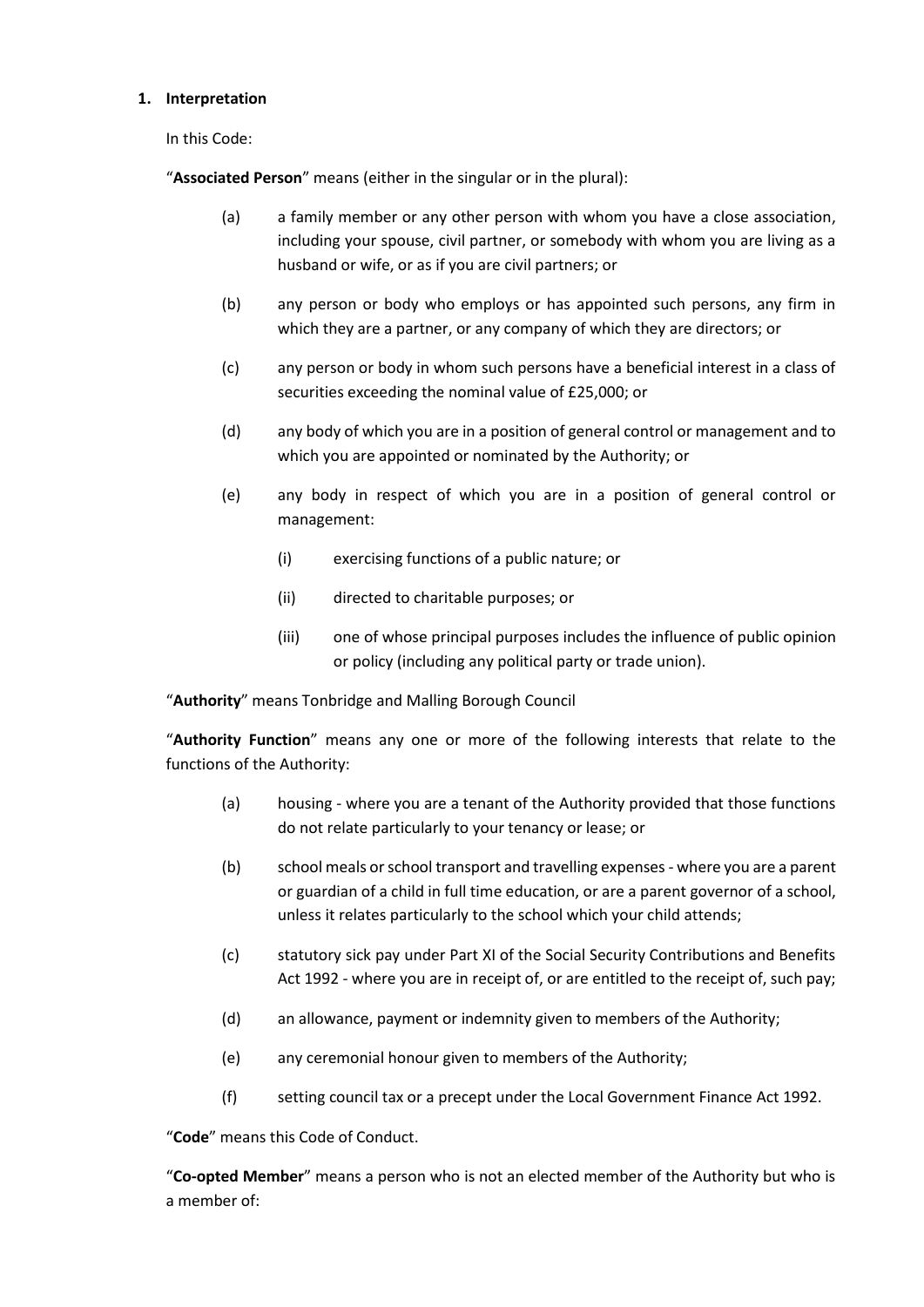- (a) any committee or sub-committee of the Authority, or
- (b) and represents the Authority on, any joint committee or joint sub-committee of the Authority; and
- (c) who is entitled to vote on any question that falls to be decided at any Meeting.

"**Disclosable Pecuniary Interest**" means those interests of a description specified in regulations made by the Secretary of State (as amended from time to time) as set out in Annex 2 and where either it is:

- (a) your interest or
- (b) an interest of your spouse or civil partner, a person with whom you are living as husband and wife, or a person with whom you are living as if you were civil partners and provided you are aware that the other person has the interest.

"**Interests**" means Disclosable Pecuniary Interests and Other Significant Interests.

"**Meeting**" means any meeting of:

- (a) the Authority;
- (b) the executive of the Authority;
- (c) any of the Authority's or its executive's committees, sub-committees, joint committees and/or joint sub-committees.

"**Member**" means a person who is an elected member of the Authority and includes a Co-opted Member.

"**Other Significant Interest**" means an interest (other than a Disclosable Pecuniary Interest or an interest in an Authority Function) in any business of the Authority which:

- (a) may reasonably be regarded as affecting the financial position of yourself and/or an Associated Person to a greater extent than the majority of:
	- a. other council tax payers, ratepayers or inhabitants of the electoral division or ward, as the case may be, affected by the decision; or
	- b. (in other cases) other council tax payers, ratepayers or inhabitants of the Authority's area; or
- (b) relates to the determination of your application (whether made by you alone or jointly or on your behalf) for any approval, consent, licence, permission or registration or that of an Associated Person;

and where, in either case, a member of the public with knowledge of the relevant facts would reasonably regard the interest as being so significant that it is likely to prejudice your judgment of the public interest.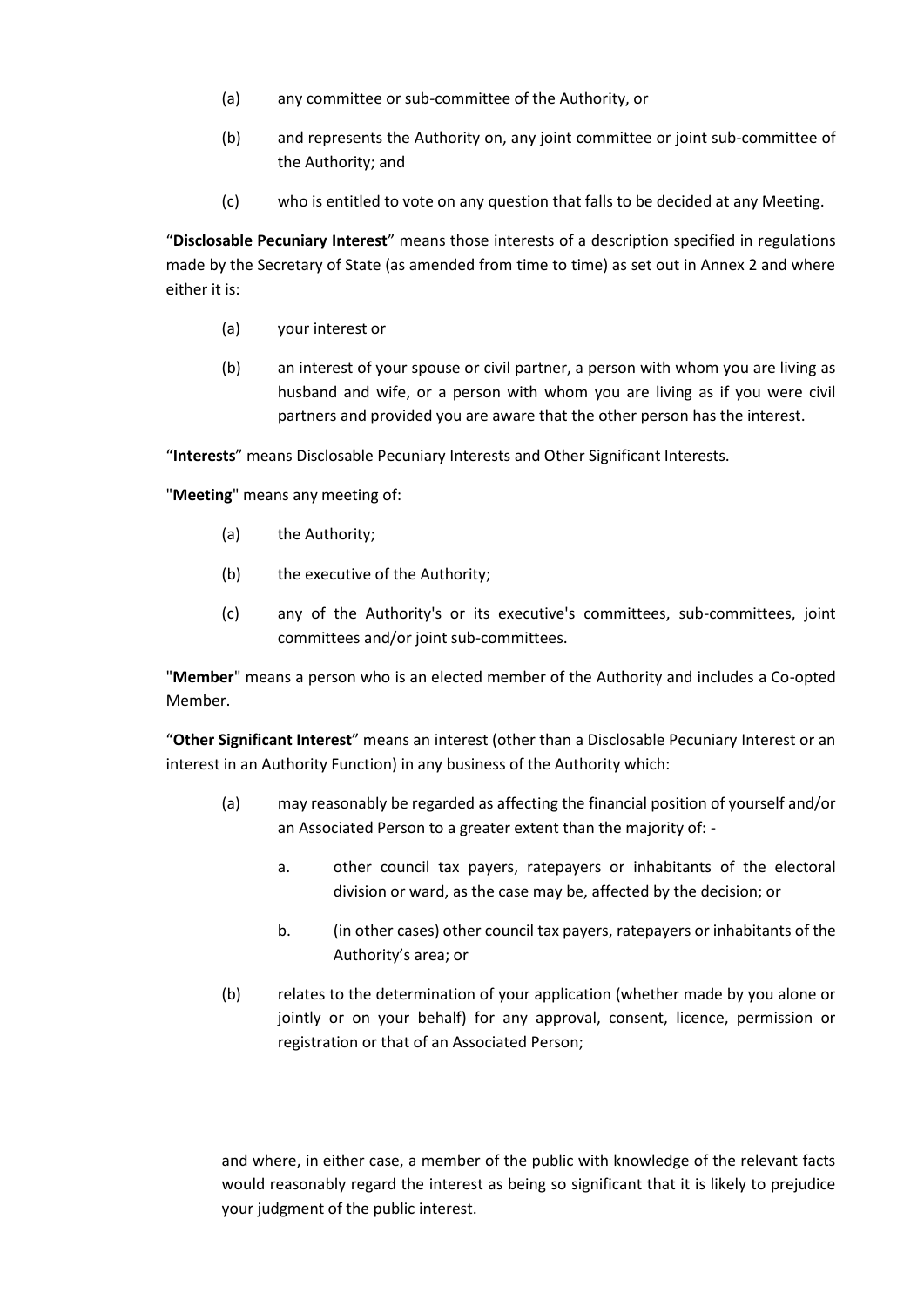"**Register of Members' Interests**" means the Authority's register of Disclosable Pecuniary Interests established and maintained by the Monitoring Officer under section 29 of the Localism Act 2011.

"**Sensitive Interest**" means information, the details of which, if disclosed, could lead to you or a person connected with you being subject to violence or intimidation.

#### **2. Scope**

You must comply with this Code whenever you act in your capacity as a Member or Co-opted Member of the Authority.

#### **3. General obligations**

- (1) You must, when using or authorising the use by others of the resources of the Authority:
	- (a) act in accordance with the Authority's reasonable requirements; and
	- (b) ensure that such resources are not used improperly for political purposes (including party political purposes).
- (2) You must not:
	- (a) bully any person;
	- (b) intimidate or attempt to intimidate any person who is or is likely to be a complainant, a witness, or involved in the administration of any investigation or proceedings, in relation to an allegation that a Member (including yourself) has failed to comply with this Code;
	- (c) do anything that compromises, or is likely to compromise, the impartiality or integrity of those who work for, or on behalf of, the Authority;
	- (d) disclose information given to you in confidence by anyone, or information acquired by you which you believe, or ought reasonably to be aware, is of a confidential nature, except where:
		- (i) you have the written consent of a person authorised to give it; or
		- (ii) you are required by law to do so; or
		- (iii) the disclosure is made to a third party for the purpose of obtaining professional advice provided that the third party agrees not to disclose the information to any other person; or
		- (iv) the disclosure is:
			- reasonable and in the public interest; and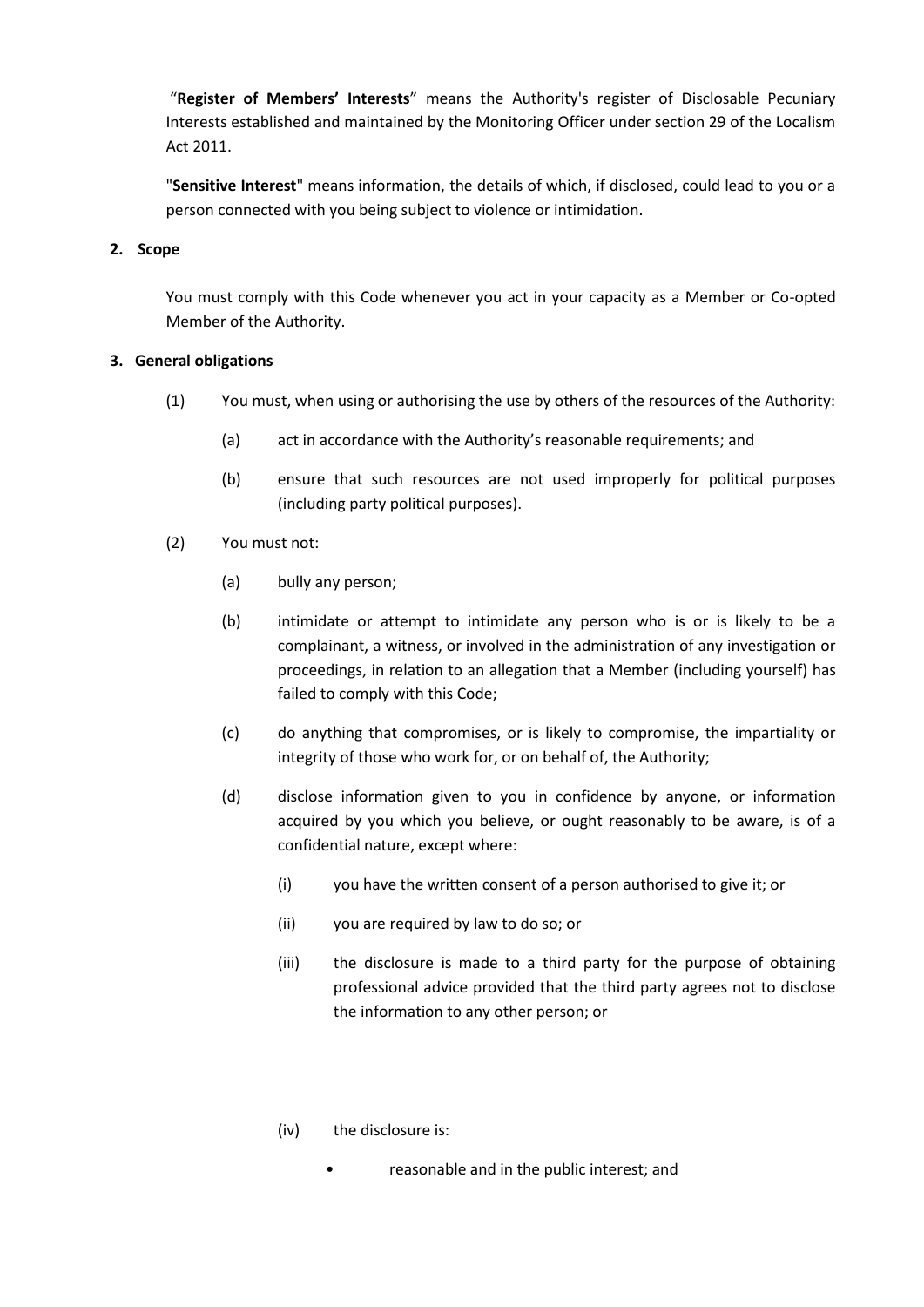- made in good faith and in compliance with the reasonable requirements of the Authority;
- (e) prevent another person from gaining access to information to which that person is entitled by law;
- (f) conduct yourself in a manner which could reasonably be regarded as bringing your office or the Authority into disrepute;
- (g) use or attempt to use your position as a Member improperly to confer on or secure for yourself or any other person, an advantage or disadvantage.

#### **4. Registering Disclosable Pecuniary Interests**

- (1) You must, before the end of 28 days beginning with the day you become a Member or Co-opted Member of the Authority, or before the end of 28 days beginning with the day on which this Code takes effect (whichever is the later), notify the Monitoring Officer of any Disclosable Pecuniary Interest.
- (2) In addition, you must, before the end of 28 days beginning with the day you become aware of any new Disclosable Pecuniary Interest or change to any interest already registered, register details of that new interest or change, by providing written notification to the Monitoring Officer.
- (3) Where you have a Disclosable Pecuniary Interest in any matter to be dealt with, or being dealt with, by you acting alone in the course of discharging a function of the Authority (including making a decision in relation to the matter), then if the interest is not registered in the Register of Members' Interests and is not the subject of a pending notification, you must notify the Monitoring Officer before the end of 28 days beginning with the day you become aware of the existence of the interest.

#### **5. Declaring Interests**

- (1) Whether or not a Disclosable Pecuniary Interest has been entered onto the Register of Members' Interests or is the subject of a pending notification, you must comply with the disclosure procedures set out below.
- (2) Where you are present at a Meeting and have a Disclosable Pecuniary Interest or Other Significant Interest (and you are aware that you have such an interest) in any matter to be considered, or being considered, at the Meeting, you must:
	- (a) disclose the Interest; and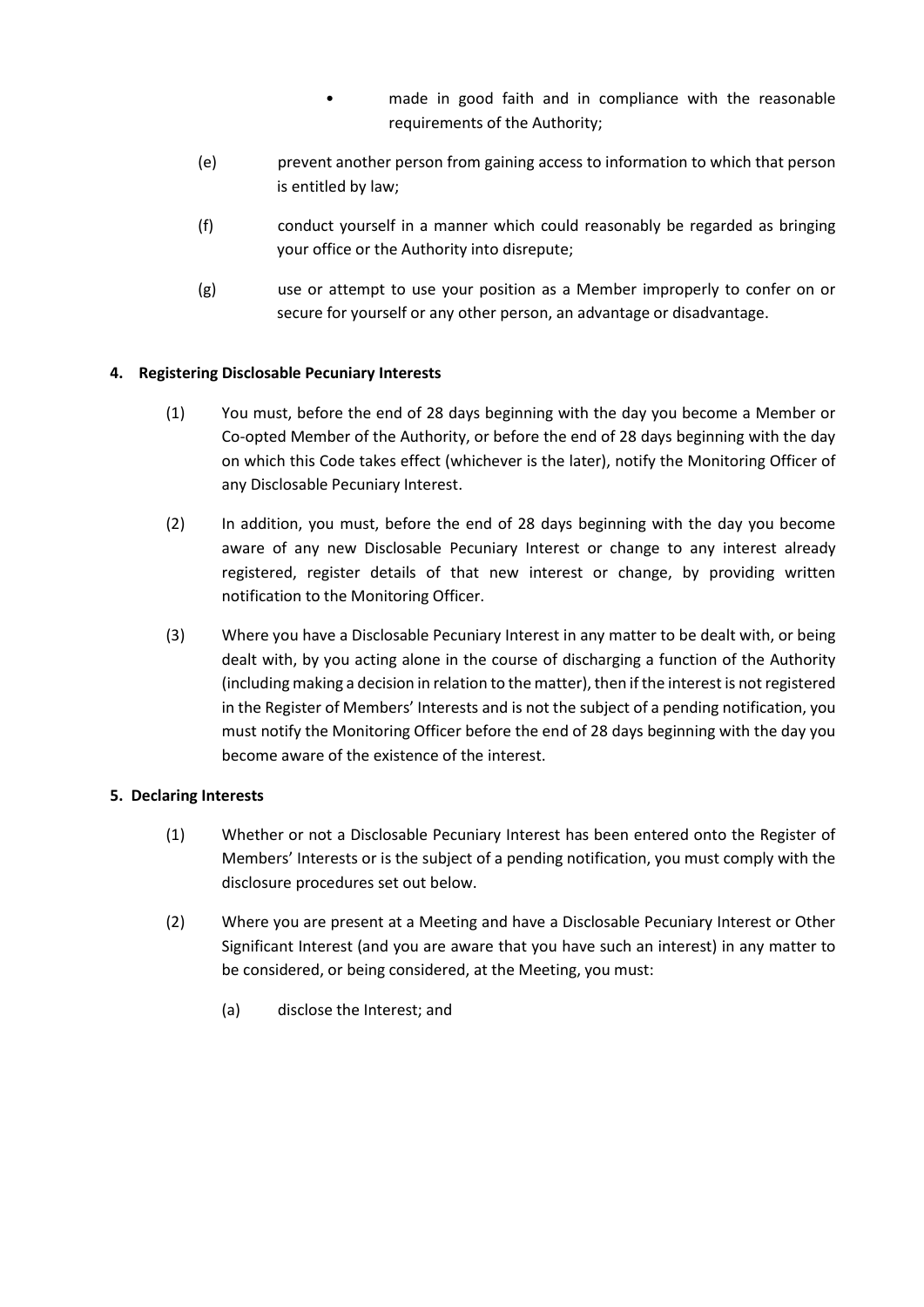- (b) explain the nature of that Interest at the commencement of that consideration or when the Interest becomes apparent (subject to paragraph 6, below); and unless you have been granted a dispensation:
- (c) not participate in any discussion of, or vote taken on, the matter at the Meeting; and
- (d) withdraw from the Meeting room in accordance with the Authority's Procedure Rules whenever it becomes apparent that the business is being considered; and
- (e) not seek improperly to influence a decision about that business.
- (3) Where you have a Disclosable Pecuniary Interest or Other Significant Interest in any business of the Authority where you are acting alone in the course of discharging a function of the Authority (including making an executive decision), you must:
	- (a) notify the Monitoring Officer of the interest and its nature as soon as it becomes apparent; and
	- (b) not take any steps, or any further steps, in relation to the matter except for the purpose of enabling the matter to be dealt with otherwise than by you; and
	- (c) not seek improperly to influence a decision about the matter.
- (4) Where you have an Other Significant Interest in any business of the Authority, you may attend a Meeting but only for the purpose of making representations, answering questions or giving evidence relating to the business, provided that the public are also allowed to attend the Meeting for the same purpose. Having made your representations, given evidence or answered questions you must:
	- (a) not participate in any discussion of, or vote taken on, the matter at the Meeting; and
	- (b) withdraw from the Meeting room in accordance with the Authority's Procedure Rules.

#### **6. Sensitive Interests**

- (1) Where you consider that the information relating to any of your Disclosable Pecuniary Interests is a Sensitive Interest, and the Monitoring Officer agrees, the Monitoring Officer will not include details of the Sensitive Interest on any copies of the Register of Members' Interests which are made available for inspection or any published version of the Register, but may include a statement that you have an interest, the details of which are withheld under this paragraph.
- (2) You must, before the end of 28 days beginning with the day you become aware of any change of circumstances which means that information excluded under paragraph 6(1) is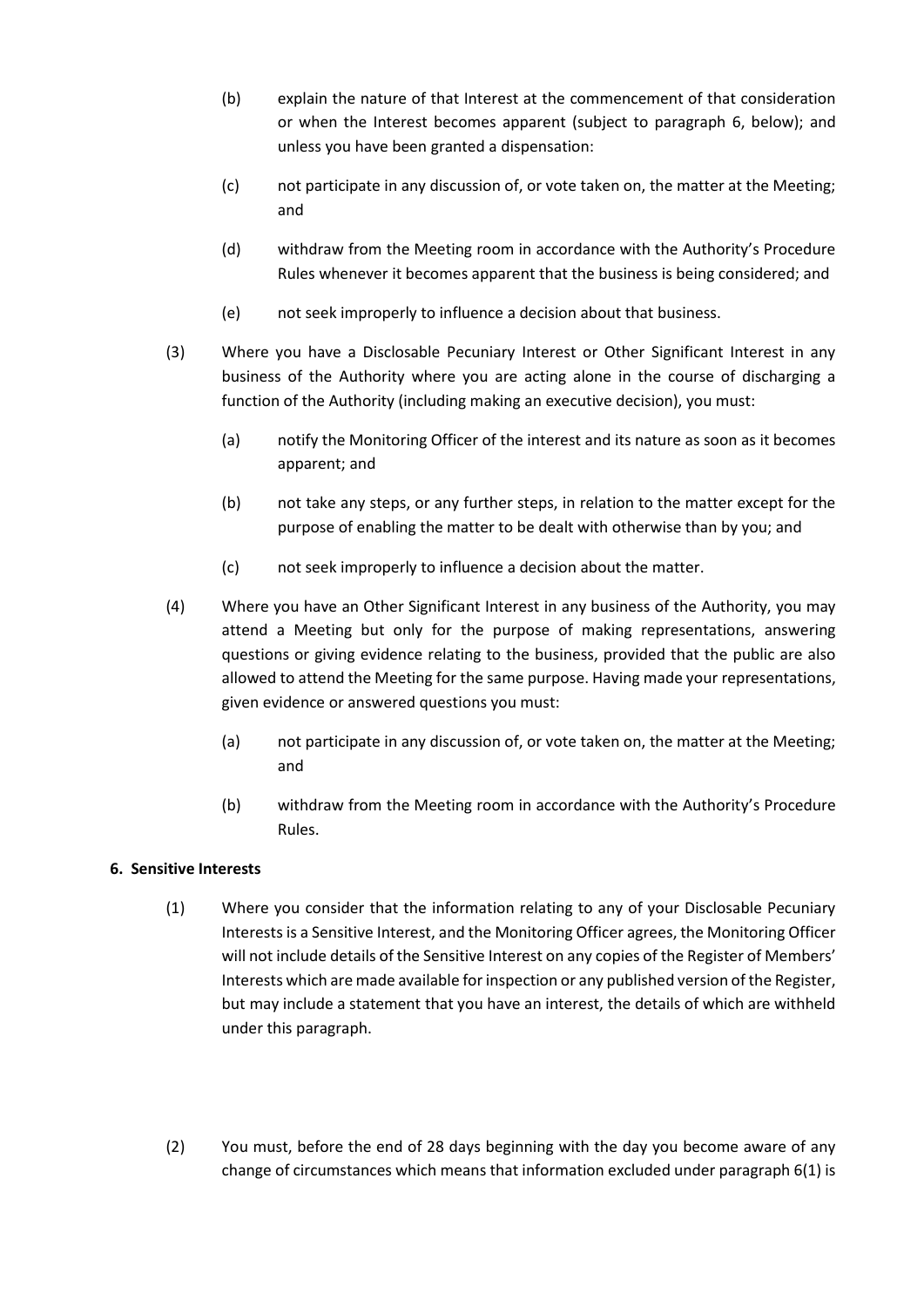no longer a Sensitive Interest, notify the Monitoring Officer asking that the information be included in the Register of Members' Interests.

(3) The rules relating to disclosure of Interests in paragraphs 5(2) and (3) will apply, save that you will not be required to disclose the nature of the Sensitive Interest, but merely the fact that you hold an interest in the matter under discussion.

#### **7. Gifts and Hospitality**

- (1) You must, before the end of 28 days beginning with the day of receipt/acceptance, notify the Monitoring Officer of any gift, benefit or hospitality with an estimated value of £100 or more, or a series of gifts, benefits and hospitality from the same or an associated source, with an estimated cumulative value of £100 or more, which are received and accepted by you (in any one calendar year) in the conduct of the business of the Authority, the business of the office to which you have been elected or appointed or when you are acting as representative of the Authority. You must also register the source of the gift, benefit or hospitality.
- (2) Where any gift, benefit or hospitality you have received or accepted relates to any matter to be considered, or being considered at a Meeting, you must disclose at the commencement of the Meeting or when the interest becomes apparent, the existence and nature of the gift, benefit or hospitality, the person or body who gave it to you and how the business under consideration relates to that person or body. You may participate in the discussion of the matter and in any vote taken on the matter, unless you have an Other Significant Interest, in which case the procedure in paragraph 5 above will apply.
- (3) You must continue to disclose the existence and nature of the gift, benefit or hospitality at a relevant Meeting, for 3 years from the date you first registered the gift, benefit or hospitality.
- (4) The duty to notify the Monitoring Officer does not apply where the gift, benefit or hospitality comes within any description approved by the Authority for this purpose.

#### **8. Dispensations**

- (1) The Standards & Training Committee or the Monitoring Officer (where authorised) may, on a written request made to the Monitoring Officer (as appointed Proper Officer for the receipt of applications for dispensation) by a Member with an Interest, grant a dispensation relieving the Member from either or both of the restrictions on participating in discussions and in voting (referred to in paragraph 5 above).
- (2) A dispensation may be granted only if, after having had regard to all relevant circumstances, the Standards & Training Committee or the Monitoring Officer (where authorised) considers that:
	- (a) without the dispensation the number of persons prohibited from participating in any particular business would be so great a proportion of the body transacting the business as to impede the transaction of the business; or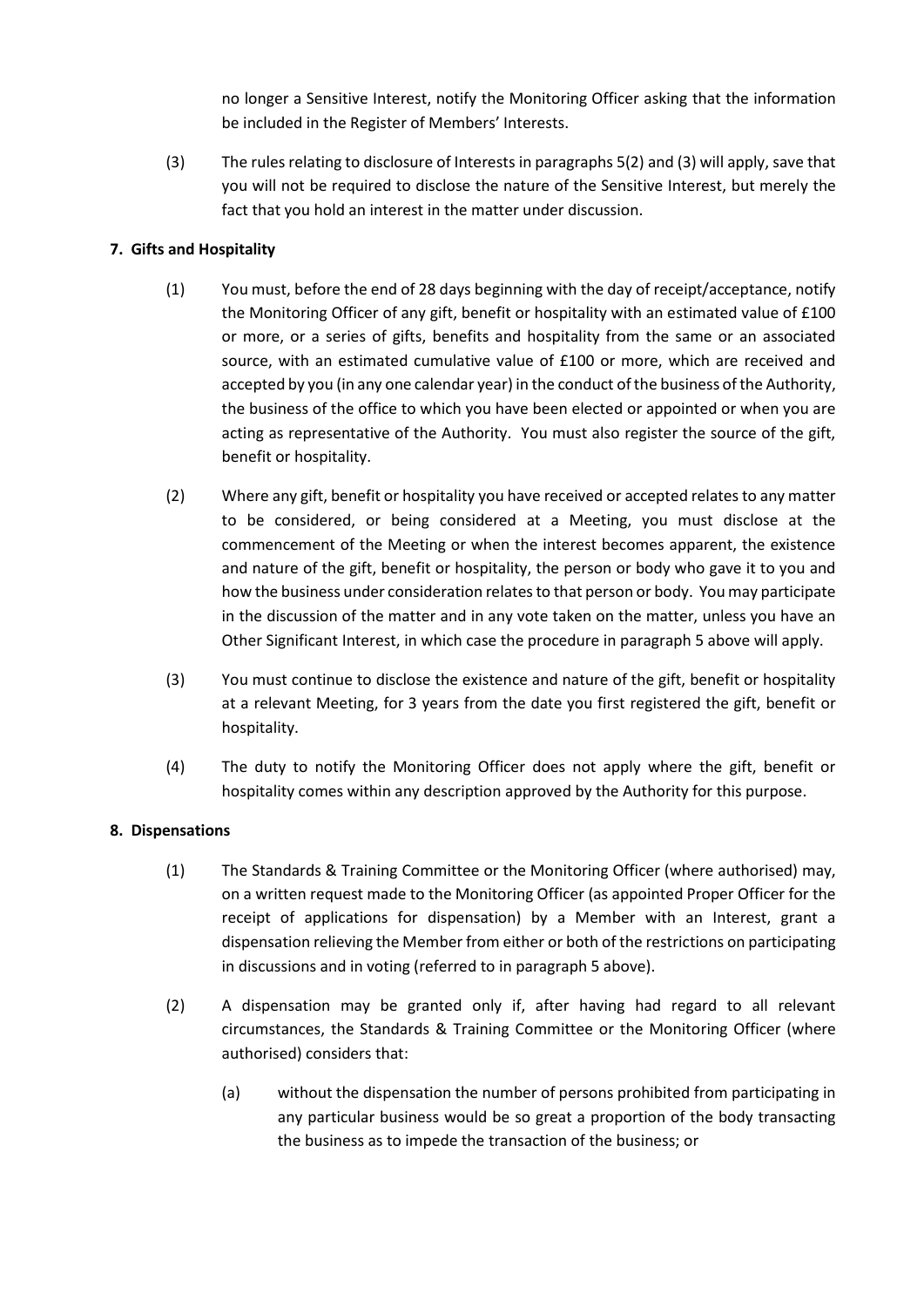- (b) without the dispensation, the representation of different political groups on the body transacting any particular business would be so upset as to alter the likely outcome of any vote relating to the business; or
- (c) granting the dispensation is in the interests of persons living in the Authority's area; or
- (d) without the dispensation each member of the Authority's executive would be prohibited from participating in any particular business to be transacted by the Authority's executive; or
- (e) it is otherwise appropriate to grant a dispensation.
- (3) A dispensation must specify the period for which it has effect, and the period specified may not exceed four years.
- (4) Paragraph 5 above does not apply in relation to anything done for the purpose of deciding whether to grant a dispensation under this paragraph 8.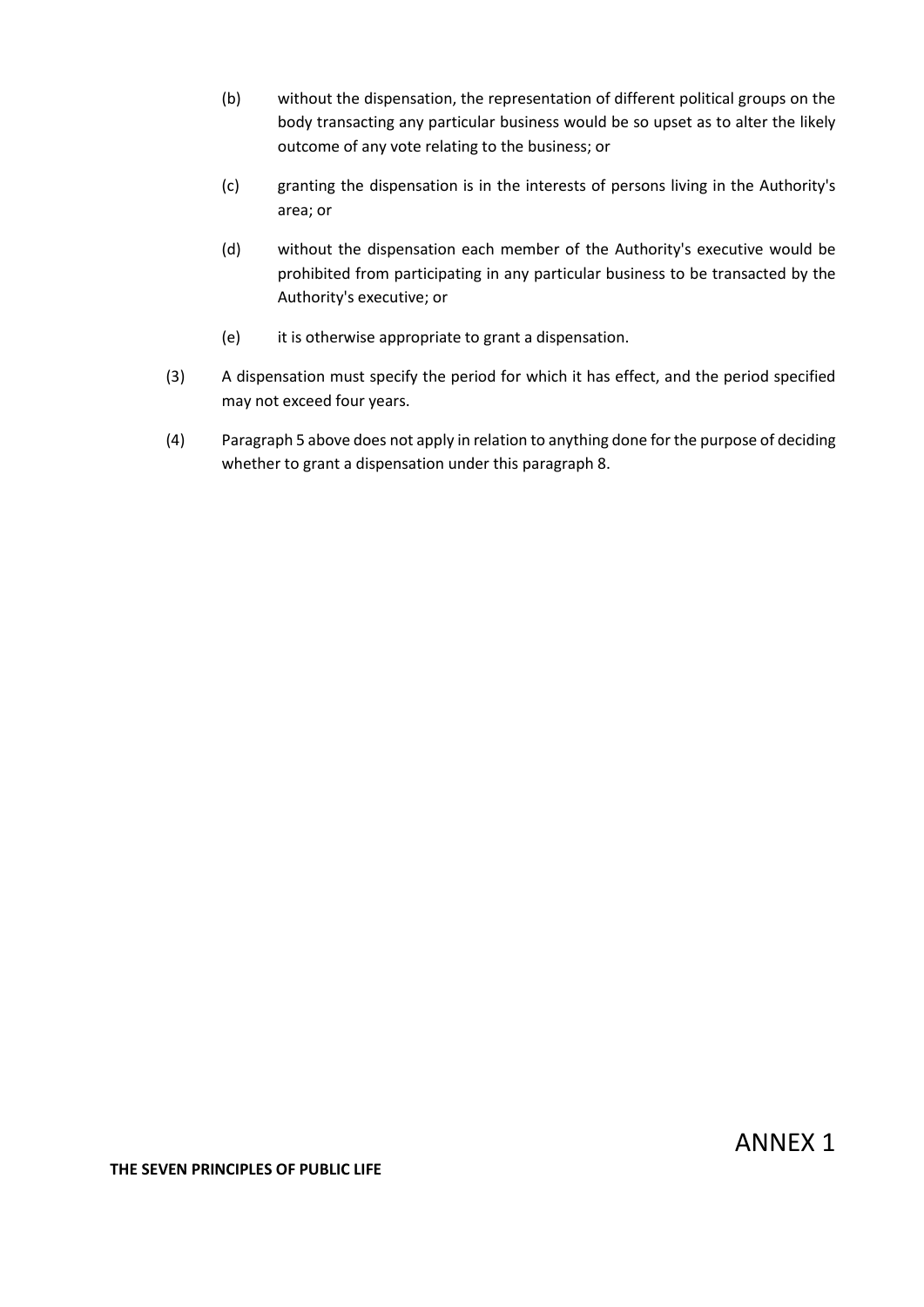In accordance with the Localism Act 2011, and in order to help maintain public confidence in this Authority, you are committed to behaving in a manner that is consistent with the following principles. However, it should be noted that these Principles do not create statutory obligations for Members and do not form part of the Code. It follows from this that the Authority cannot accept allegations that they have been breached.

**SELFLESSNESS**: You should act solely in terms of the public interest and never improperly confer an advantage or disadvantage on any person or act to gain financial or other material benefits for yourself, your family, a friend or close associate.

**INTEGRITY:** You should exercise independent judgment and not compromise your position by placing yourself under obligations to outside individuals or organisations who might seek to influence you in the performance of your official duties. You should behave in accordance with all legal obligations, alongside any requirements contained within this Authority's policies, protocols and procedures, including on the use of the Authority's resources. You should value your colleagues and staff and engage with them in an appropriate manner and one that underpins the mutual respect that is essential to good local government. You should treat people with respect, including the organisations and public you engage with and those you work alongside.

**OBJECTIVITY**: In carrying out public business, including making public appointments, awarding contracts, or recommending individuals for rewards and benefits, you should make choices on merit. You should deal with representations or enquiries from residents, members of the communities and visitors fairly, appropriately and impartially. You should champion the needs of the whole community and especially your constituents, including those who did not vote for you.

**ACCOUNTABILITY**: You are accountable to the public for your decisions and actions and should fully cooperate with whatever scrutiny is appropriate to your office.

**OPENNESS**: You should be as open and as transparent as possible about all the decisions and actions that you take to enable residents to understand the reasoning behind those decisions and to be informed when holding you and other Members to account. You should give reasons for your decisions and restrict information only when the wider public interest or the law clearly demands it. You should listen to the interests of all parties, including relevant advice from statutory and other professional officers, taking all relevant information into consideration, remaining objective and making decisions on merit.

**HONESTY**: You have a duty to declare interests relating to your public duties and to take steps to resolve any conflicts arising in a way that protects the public interest. You should not allow other pressures, including the financial interests of yourself or others connected to you, to deter you from pursuing constituents' casework, the interests of the Authority's area or the good governance of the Authority in a proper manner.

**LEADERSHIP**: Through leadership and example you should promote and support high standards of conduct when serving in your public post. You should provide leadership through behaving in accordance with these principles when championing the interests of the community with other organisations as well as within this Authority.

ANNEX 2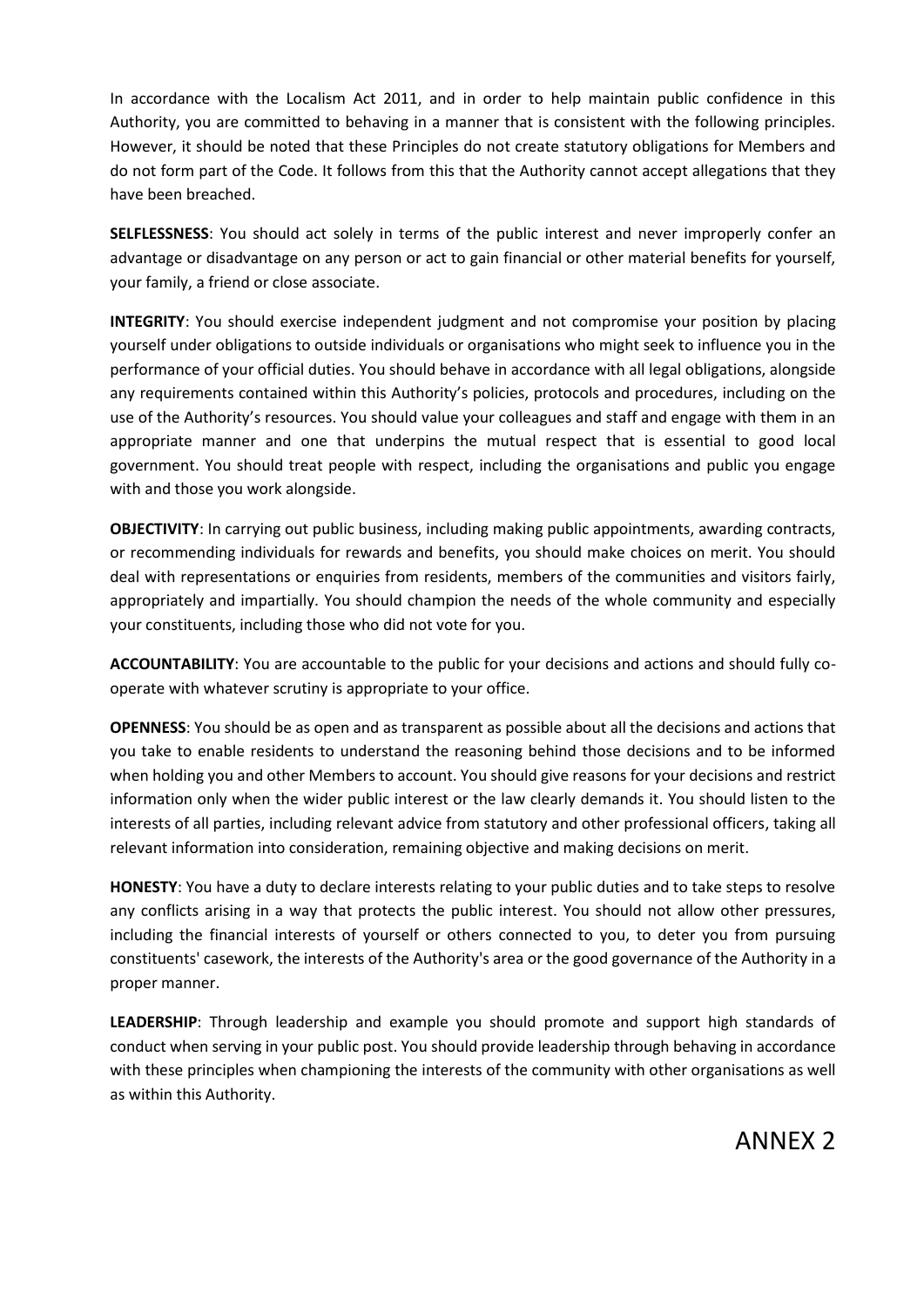Disclosable Pecuniary Interests, as prescribed by regulations, are as follows:

The descriptions on **Disclosable Pecuniary Interests** are subject to the following definitions:

"the Act" means the Localism Act 2011

"body in which the relevant person has a beneficial interest" means a firm in which the relevant person is a partner or a body corporate of which the relevant person is a director, or in the securities of which the relevant person has a beneficial interest

"director" includes a member of the committee of management of an industrial and provident society

"land" excludes an easement, servitude, interest or right in or over land which does not carry with it a right for the relevant person (alone or jointly with another) to occupy the land or to receive income

"M" means a member of the relevant authority

"member" includes a co-opted member

"relevant authority" means the authority of which M is a member

"relevant period" means the period of 12 months ending with the day on which M gives a notification for the purposes of section 30(1), or section 31(7), as the case may be, of the Act

"relevant person" means M or any other person referred to in section 30(3)(b) of the Act (the Member's spouse, civil partner, or somebody with whom they are living as a husband or wife, or as if they were civil partners).

"securities" means shares, debentures, debenture stock, loan stock, bonds, units of a collective investment scheme within the meaning of the Financial Services and Markets Act 2000 and other securities of any description, other than money deposited with a building society.

| <b>Interest</b> | <b>Description</b>                                                                   |
|-----------------|--------------------------------------------------------------------------------------|
|                 | Any employment, office, trade, profession or vocation carried on for profit or gain. |